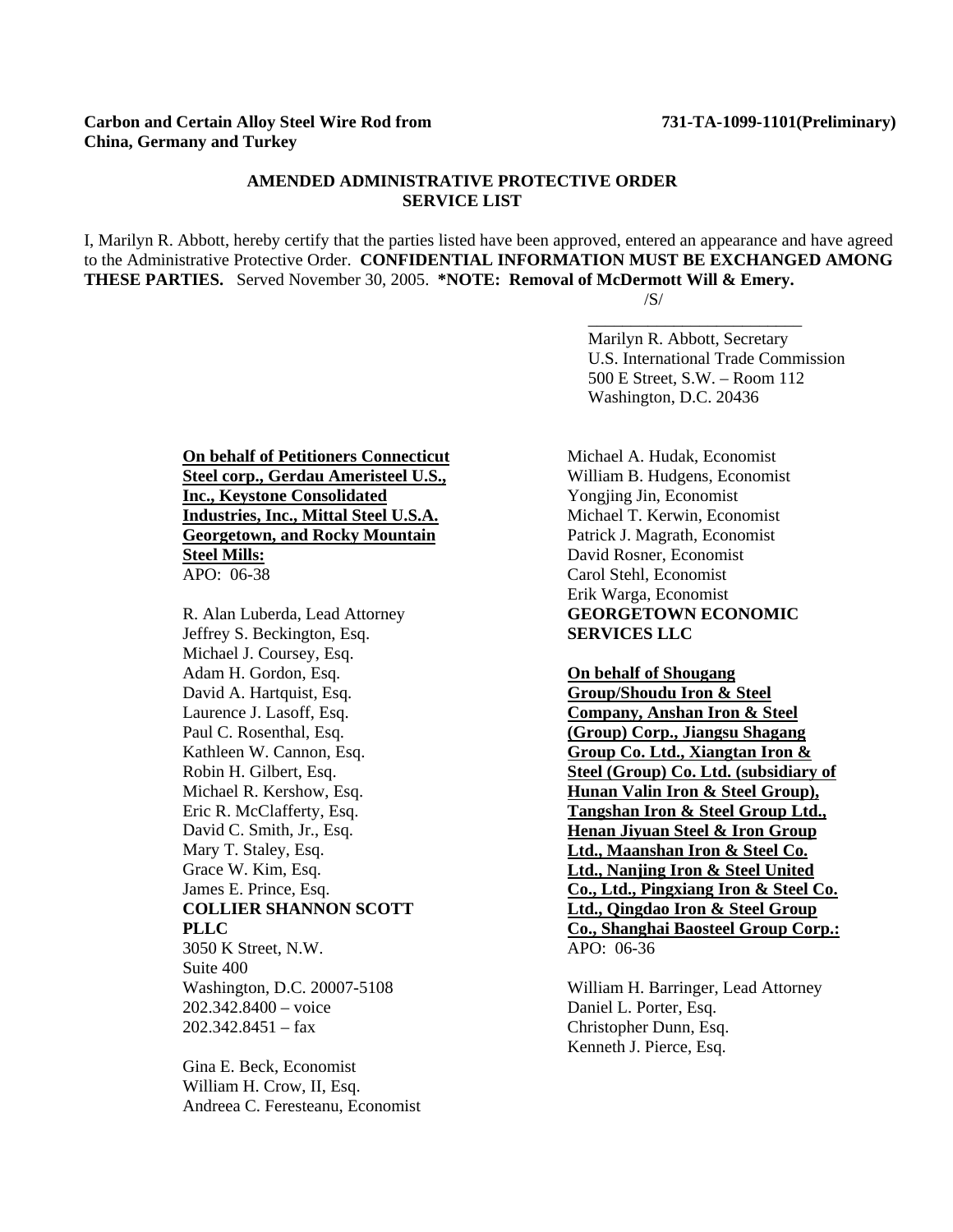## **ADMINISTRATIVE PROTECTIVE ORDER SERVICE LIST**

**731-TA-1099-1101(Preliminary)** 

# **Carbon and Certain Alloy Steel Wire Rod from China, Germany and Turkey**

Matthew McCullough, Esq. Jane Kim, Esq. Yu Li, Esq. Miriam Bishop, Esq. Rebecca Griffin, Esq. David Hardin, Esq. Victor Mroczka, Esq. Joe Laroski, Esq. Christopher D. Priddy, Esq. William Zapf, Int'l Trade Specialist Caroline Cooper, Int'l Trade Specialist Michael Strollo, Int'l Trade Specialist Lauren Fredendall, Int'l Trade Specialist **WILLKIE FARR & GALLAGHER LLP** 1875 K Street, N.W.

Washington, D.C. 20006-1238 202.303.1000 – voice  $202.303.2000 - fax$ 

## **On behalf of the Insteel Industries, Inc., Johnstown Wire Technologies, Inc., Mid-South Wire Company and Taubensee Steel & Wire Company:** APO: 06-17

Kimberly R. Young, Lead Attorney Frederick P. Waite, Esq. **VORYS, SATER, SEYMOUR AND PEASE LLP** 1828 L Street, N.W.  $-11^{th}$  Fl. Washington, D.C. 20036-5109 202.467.8800 – voice

202.467.8900 – fax

## **On behalf of The Lincoln Electric Company:** APO: 06-29

David R. Grace, Lead Attorney

#### Harvey Applebaum, Esq. **COVINGTON & BURLING**

1201 Pennsylvania Avenue, N.W. Washington, D.C. 20004-2401 202.662.5368 – voice  $202.662.6291 - fax$ 

#### **On behalf of ICDAS Celik Enerji**

**Tersame ve Ulasim Sanayi A.S., Colakoglu Metalurji A.S., Ege Celik Endustrisi Sanayi ve Ticaret A.S., and Habas Sinai ve Tibbi Gazlar Istihsal Endustrisi A.S.:** APO: 06-28

Michael T. Shor, Lead Attorney Lawrence A. Schneider, Esq. Francis Franze-Nakamura, Esq. Jonathan S. Batten, Esq. Bryan Marra, Esq. **ARNOLD & PORTER LLP** 555  $12<sup>th</sup>$  Street, N.W. Washington, D.C. 20004-1206 202.942.5732 – voice  $202.942.5999 - fax$ 

## **On behalf of ICDAS Celik Enerji Tersame ve Ulasim Sanayi A.S., Colakoglu Metalurji A.S., Ege Celik Endustrisi Sanayi ve Ticaret A.S., and Habas Sinai ve Tibbi Gazlar Istihsal Endustrisi A.S.:** APO: 06-30

Bruce Malashevich, President Kenneth Button, Sr. Vice President Jim Dougan, Sr. Economist Jennifer Lutz, Sr. Economist RongLing You, Research Assistant Greg Hogan, Staff Economist Chris Jones, Staff Economist Linas Krisciunas, Research Assistant Amy Todd, Research Assistant Ethan Williams, Staff Economist **ECONOMIC CONSULTING SERVICES LLC**

2030 M Street, N.W. Washington, D.C. 20036 202.466.7720 – voice  $202.466.2710 -$ fax